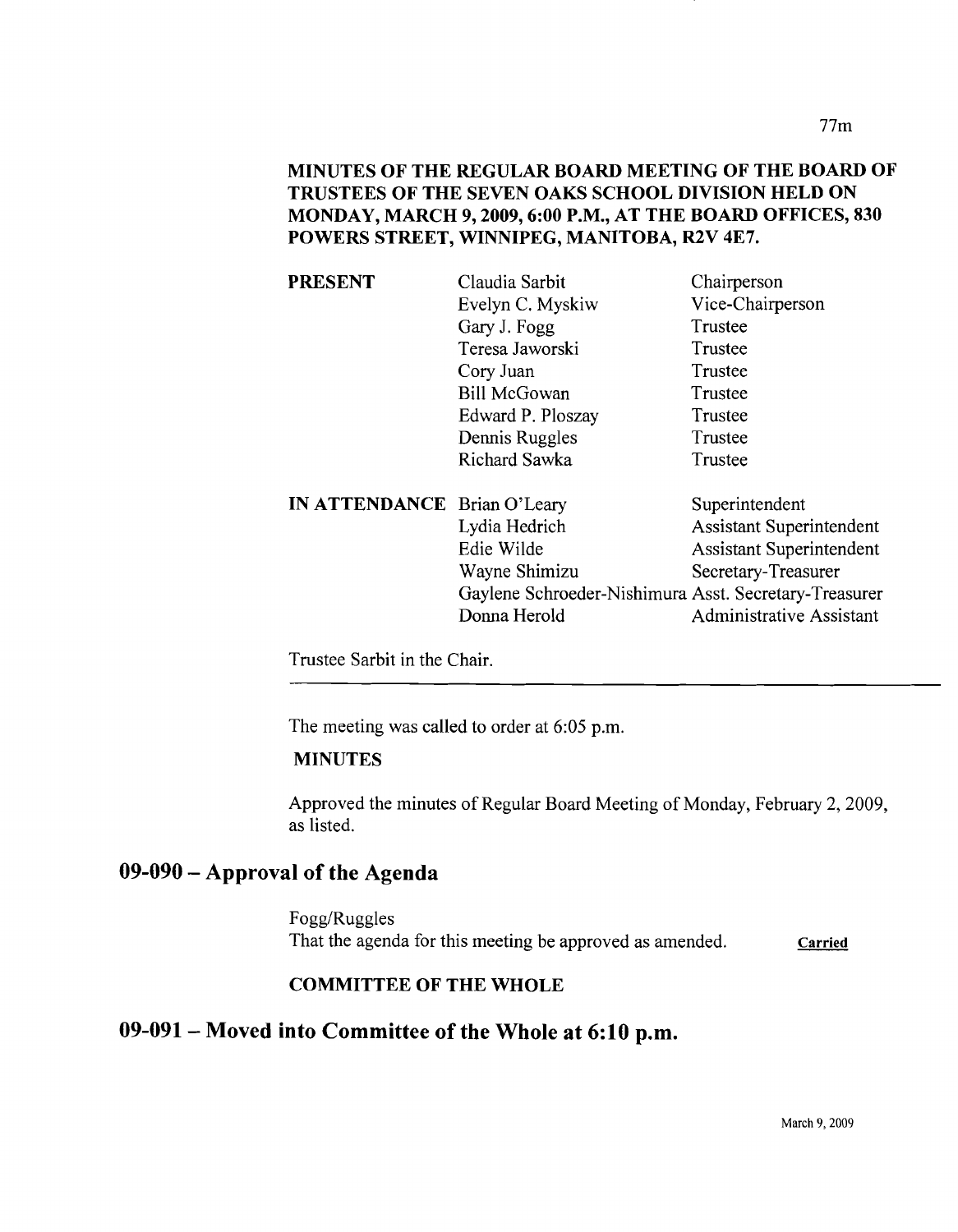#### **COMMITTEE OF THE WHOLE**

Fogg/Ruggles That the Board move into Committee of the Whole. Carried

Trustee Myskiw in the Chair.

### **OFFICERS' REPORT**

There were no reports.

Trustee McGowan here entered the meeting at 6:12 p.m.

### **SUPERINTENDENTS' PERSONNEL REPORT**

## **09-092 - Superintendents' Personnel Report**

Sawka/McGowan That the Superintendents' Personnel Report be ratified. **Carried** 

### TEACHER APPOINTMENTS

The following were appointed to Limited Teacher-General (permanent) contracts:

Jennifer Humeny (1.00)

The following were appointed to Limited Teacher-General (term) contracts:

Abayneh Ambaye (1.00), effective January 26, 2009 to February 27, 2009 Barbara Brown (.50), effective February 2, 2009 to March 27, 2009 Marie-Claude Ferré (1.00), effective February 2, 2009 (indefinite) Derek Gebhardt (1.00), effective February 17,2009 (indefinite) Heather Goresky Caslor (1.00), effective February 23, 2009 (indefinite) Joyce Hill (1.00), effective January 21,2009 (indefinite) Sharon Kaye (.20), effective February 27, 2009 to June 26, 2009 Erin Murphy (1.00), effective March 3,2009 to June 30, 2009 Matthew Reis (1.00), effective February 2, 2009 (indefinite) Karen Shubaly-Molnar (.66), effective February 10,2009 (indefinite) Michael Stupak (1.00), effective February 3, 2009 (indefinite)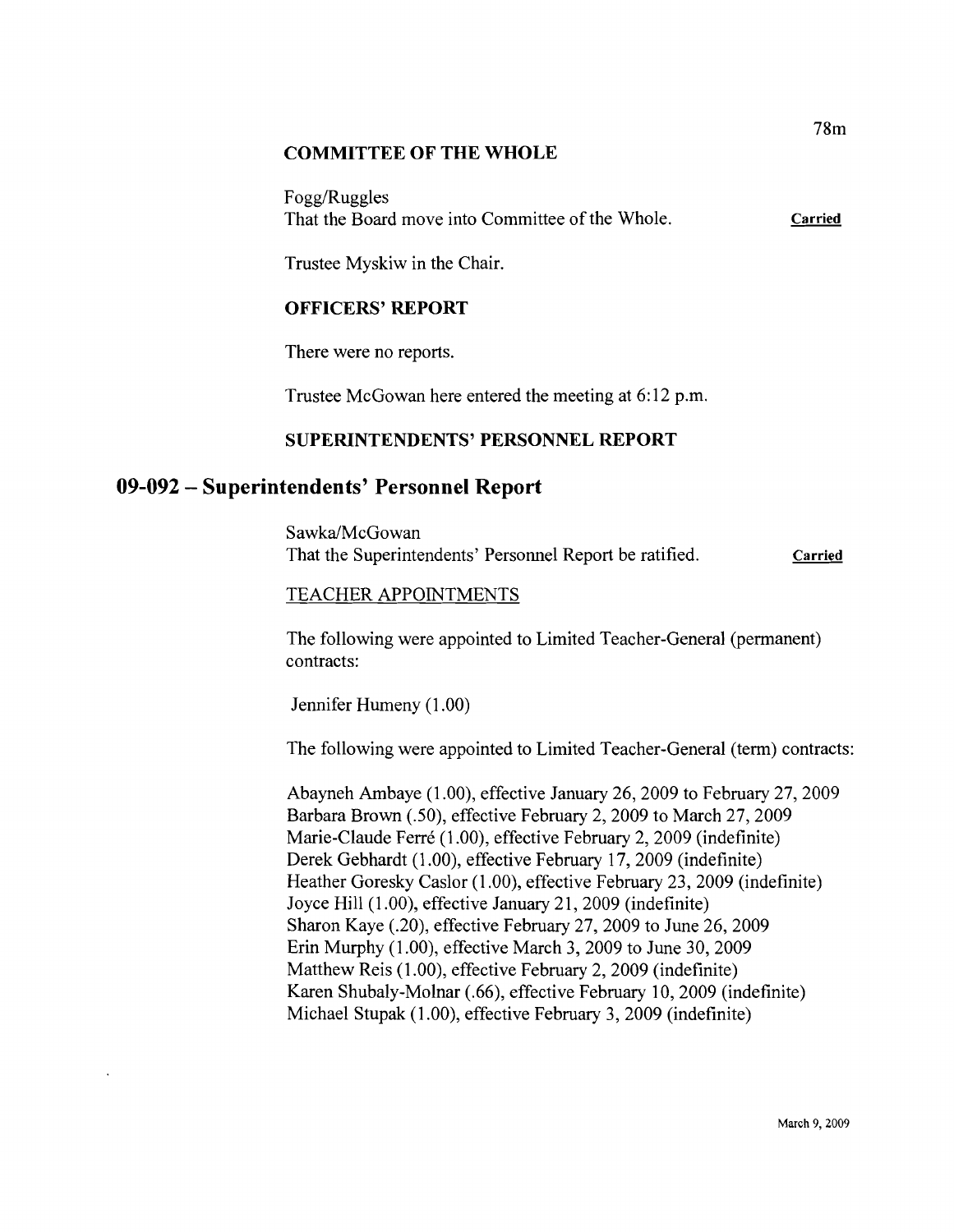#### **SUPERINTENDENTS' PERSONNEL REPORT**

#### SUBSTITUTE TEACHER APPOINTMENTS

The following were appointed to Substitute Teacher contracts:

| Norman Asher           | Larisa Moniz             |
|------------------------|--------------------------|
| Esmer Babaran          | Elizabeth Moore          |
| Parminder Bagga        | Jeffrey McCarron         |
| Sukhdeep Birdi         | <b>Shireen Nevistiuk</b> |
| Mark Borowski          | <b>Russell Rennie</b>    |
| Kiranjit Brar          | Cory Shapiro             |
| Hadass Eviatar         | Anita Sharma             |
| <b>Brent Leschyson</b> | John Starway             |
| Jay Meyer              | Derek Trainer            |
| Charles Mitterndorfer  | Evgeny Vishnevsky        |

### SECRETARY APPOINTMENT

Appointed Darlene Jarvis to the position of full-time (1.00) school secretary effective March 24, 2009.

Charlotte Zajac

### BUS DRIVER APPOINTMENT

Appointed Lawrence Burt to the position of part-time (4 hours per day) permanent bus driver effective February 17,2009.

#### ELECTRICIAN APPOINTMENT

Appointed Angelo Iezzi to the position off full-time (8 hours per day) permanent electrician effective March 9,2009.

#### BRIGHT FUTURES PROGRAM APPOINTMENT

Appointed Vanessa Koch to the position of Student Parent Support Worker effective February 19,2009 to June 30,2009.

### KYAC APPOINTMENT

Appointed Lindsay Longley to the position of full-time  $(1.00)$  KYAC Coordinator effective February 9, 2009.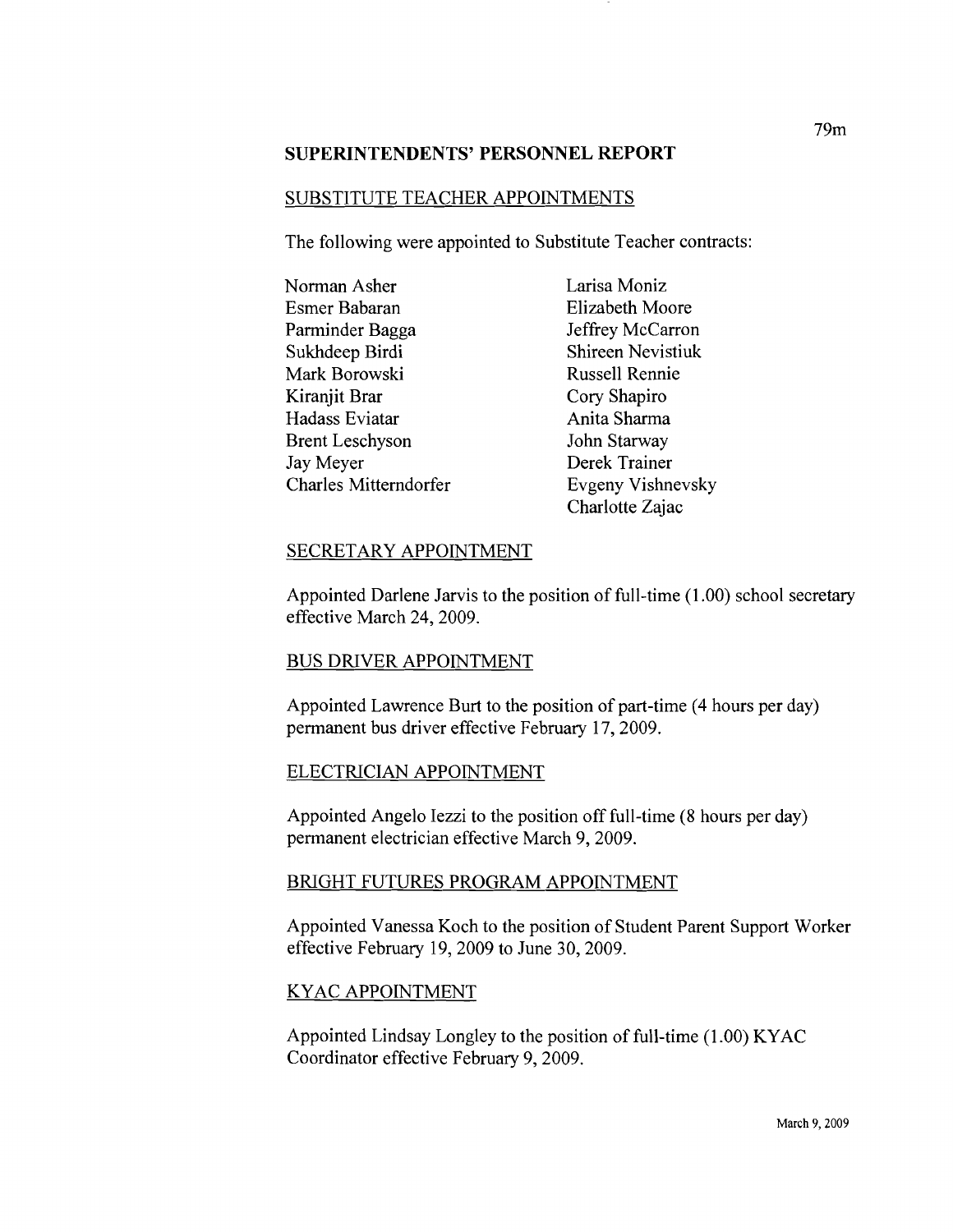### **SUPERINTENDENTS' PERSONNEL REPORT**

### CLINICIAN DEFERRED SALARY LEAVE

Granted Michelle Hawula deferred salary leave effective the 2013-2014 school year.

### TEACHER MATERNITY AND PARENTAL LEAVE

The following teachers were granted maternity leave:

Jennifer Arjoon, effective April 4, 2009 to April 2, 2010 Dawn Moniz, effective April 27, 2009 to June 30, 2010 Stacy Stockton, effective February 23, 2009 to February 19,2010

### CLINICIAN MATERNITY AND PARENTAL LEAVE

Kelly Ring-Whiklo was granted maternity leave effective February 23, 2009 to March 8, 2010.

### PARAPROFESSIONAL MATERNITY LEAVE

Jodi-Lee Stuart was granted maternity leave effective April 6, 2009 to April 4, 2010.

### ADMINISTRATOR RETIREMENT

Denise Murphy gave notice of intent to retire effective June 30, 2009.

### TEACHER RESIGNATION

Theresa Hyrich gave notice of intent to resign effective June 30, 2009.

### TEACHER RETIREMENTS

The following teachers gave notice of intent to retire effective June 30, 2009:

- Roger Bamburak Barbara Shukster Barbara Cummine Janet Waddell Sherry Fergusson Susan Whitehead Helen Halpin Harvey Zahn Sylvia Shore
- Judy Page Patricia Zborowsky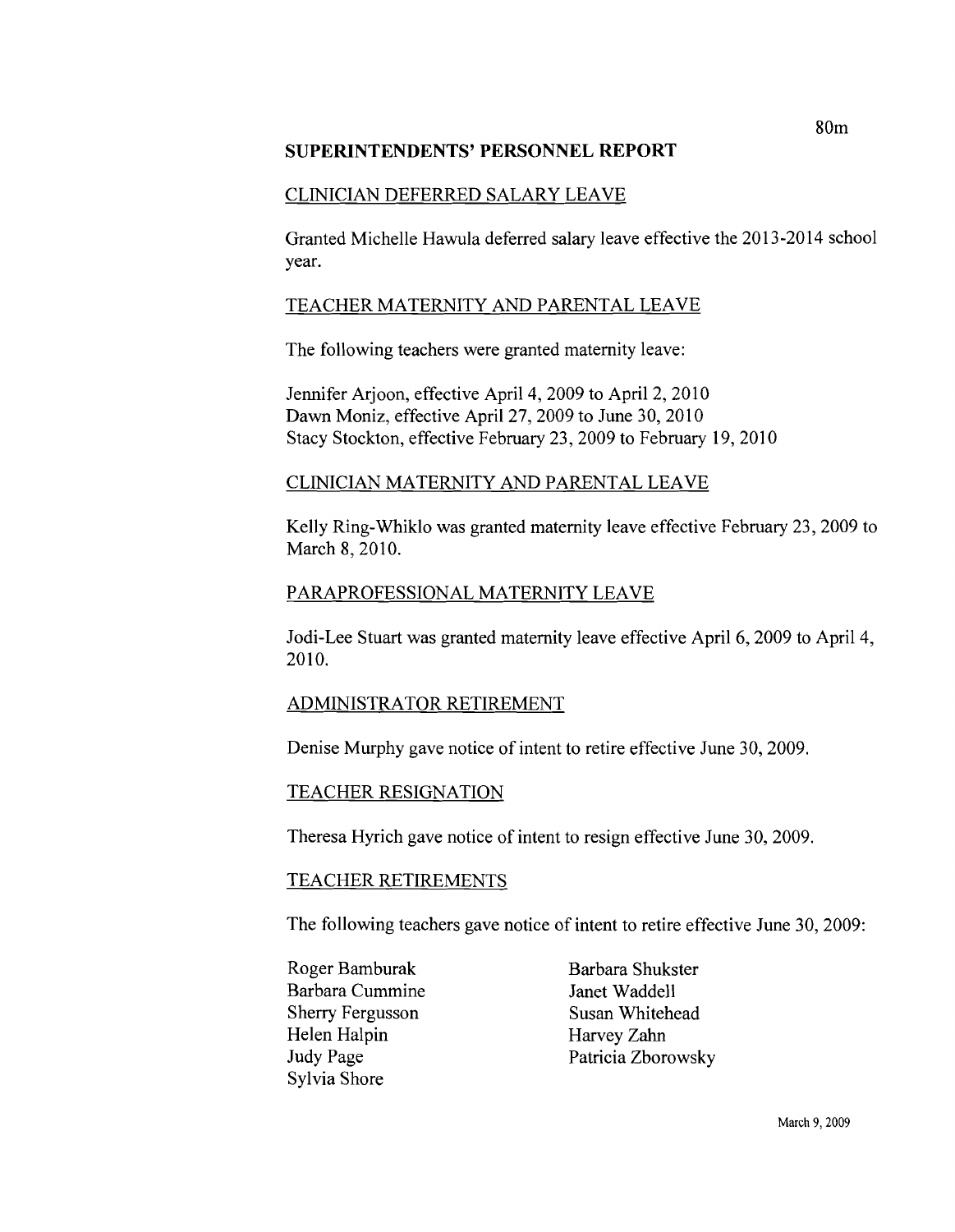### **SUPERINTENDENTS'REPORT**

The following matters were received as information:

- Personnel Matters.
- 2009-2010 Budget Highlights.
- H.C. Avery School Update.
- St. James-Assiniboia and Pembina Trails School Division Settlements Update.
- Chamber of Commerce meeting with The Honourable Peter Bjornson and Vic Toews.
- **MAST Meeting Update.**
- **•** Enrolment History.

# **09-093 - Surplus Property**

McGowan/Ruggles

That the Board request permission from the Public Schools' Finance Board to advertise the surplus 7.2 acre school site known as lot 4, plan 23200 Leila Avenue for sale in accordance with the Manitoba Education, Citizenship and Youth Policy Statement Governing the Disposition of Surplus Public School Property. Carried

Trustee Sarbit in the Chair.

## **CORRESPONDENCE**

## **09-094 - Manitoba Association of Parent Councils**

Juan/Jaworski

That the Seven Oaks School Division Board of Trustees support the Manitoba Association of Parent Councils as a "Proud Supporter" at their Annual AGM and Conference, May 1 and 2, 2009. Carried

## **09-095 - TJ's Gift-A Gala Evening**

Ruggles/Fogg

That the Seven Oaks School Division Board of Trustees purchase a Corporate Table of Ten for the 3rd Annual TJ's Gift-A Gala Evening and contribute Seven Oaks merchandise to the auction. Carried Carried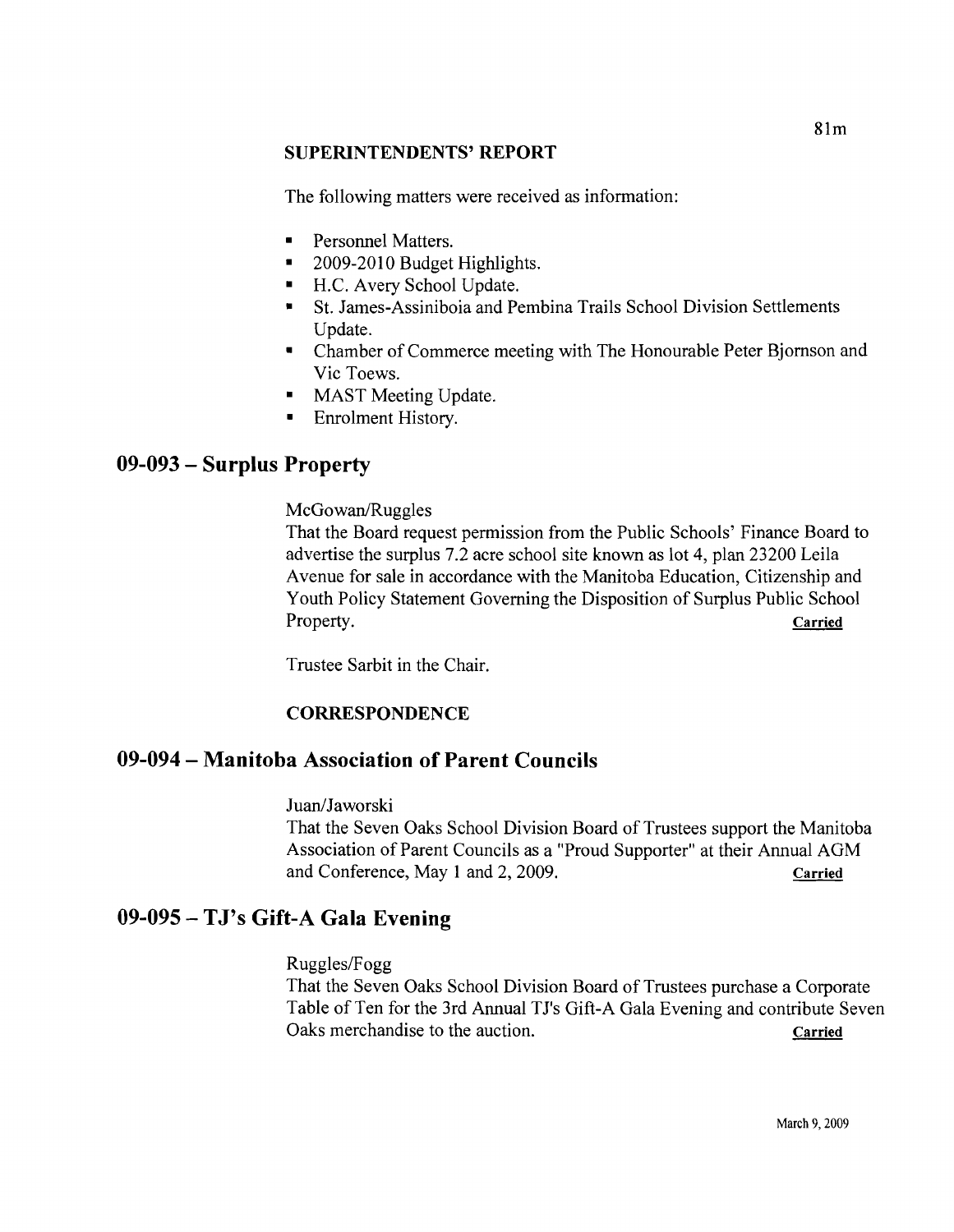## **09-096 - Middle Years Conference**

Juan/Jaworski

That the Seven Oaks School Division Board of Trustees grant the Middle Years Conference Committee permission to host a Wine and Cheese Reception on Thursday, May 7, 2009 from 4:00 to 8:00 p.m. in the Library at Ecole Leila North Community School and approve permission to have a cash bar.

Carried

## **09-097 - Rescheduling of Regular Board Meeting of May 11, 2009**

Juan/Ploszay That the Board reschedule the Regular Board Meeting for Monday, May 11, 2009 to Tuesday, May 12,2009. Carried

## **09-098 - MAST Distribution of Board Ballots**

Ruggles/McGowan That Trustee Myskiw be approved to pick up the MAST ballots. Carried

## **09-099 - Transportation Fees for the 2009-2010 School Year**

McGown/Jaworski That the 2009/10 transportation fees for non-eligible students be as follows:

\$410 for grades K-5 students; \$460 for grades 6-8 students; \$492 for grades 9-12 students; and

that the fee for families with more than one child, kindergarten to grade 8, riding the bus be reduced by \$100.00 for the second child and that the maximum family fee be as follows:

\$720 for grades K-5; \$820 for grades 6-8; and \$984 for grades 9-12.

It should be noted that we have tied our fees to the City of Winnipeg Public transit rate. For the 2008-09 school year there was no fare increase from the 2007-08 fare as the City did not increase its public transit rate. Carried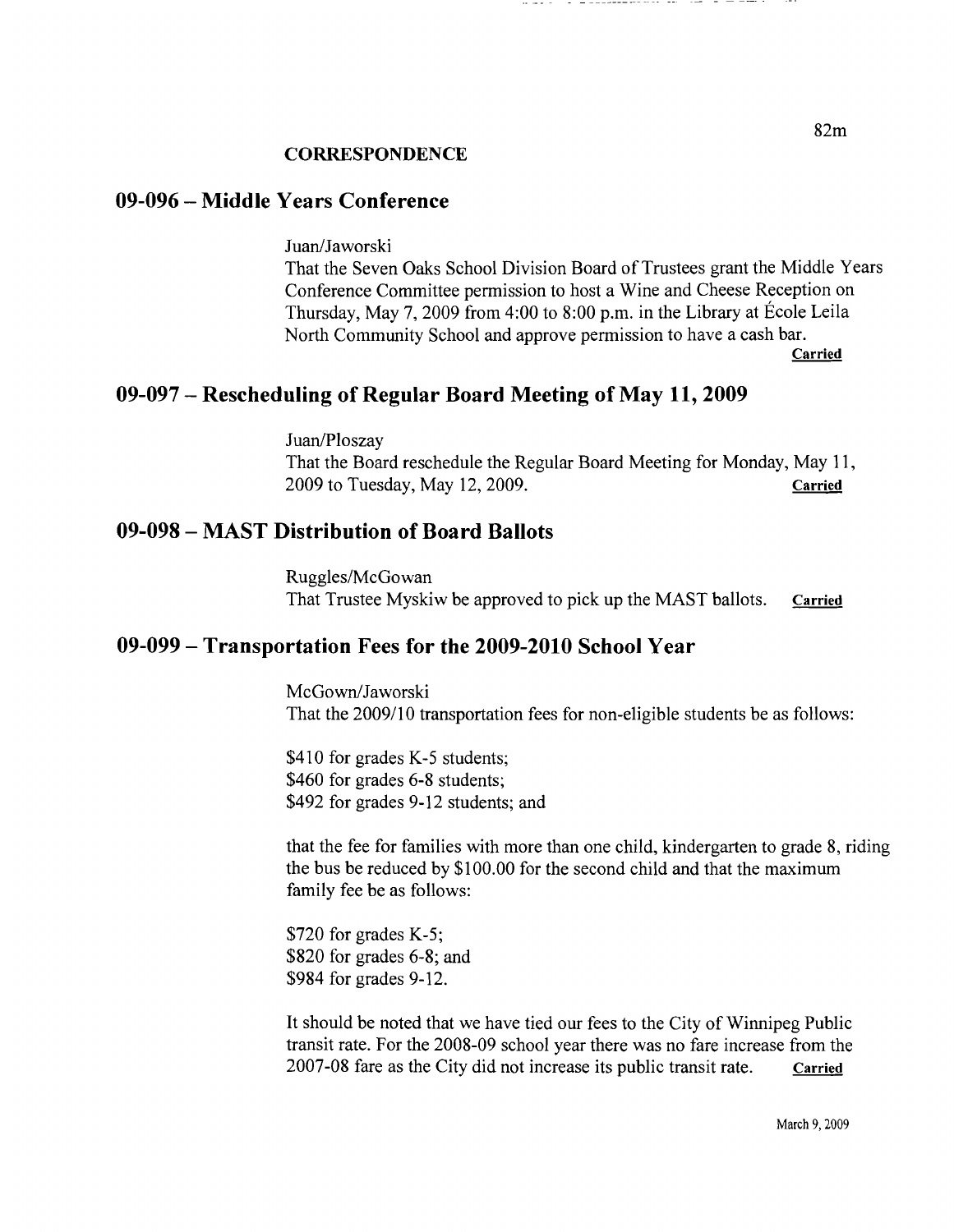# **09-100 - Budget: 2009-2010**

Juan/Jaworski

That the Board approve a 2009-2010 operating budget of \$92,600,416 and a capital budget of \$5,415,464 and submit it to The Public Schools Finance Branch. Carried Carried Contract of the Carried Carried Carried

Ruggles/McGowan That the Board request the 2009 Special Levy funding from the municipalities as follows: City of Winnipeg \$31,714,963; Rural Municipality of West St. Paul \$4,344,555; Rural Municipality of St. Andrews \$369,757, which totals \$36,429,275. Carried

# **09-101- MERLIN Partnership Program**

McGowan/Jaworski That the Board sign the MERLIN Partnership Program letter of intent indicating the Seven Oaks School Division plans to participate in the partnership program for another 3 years. Carried

### **CONSENT AGENDA**

## **09-102 - Consent Agenda**

Ruggles/Ploszay That the Consent Agenda be approved. Carried

Cheque Listing - February 2009

That cheques #902131-#902488, #90002498-#90002936, and #9103-#9109  $(U.S.)$  in the amount of \$3,612,125.11 be approved.

Number Ten Architectural Group Invoice No. 6578

That Invoice No. 6578 for West Kildonan Collegiate Building in the amount of \$8,253.82 be paid to Number Ten Architectural Group.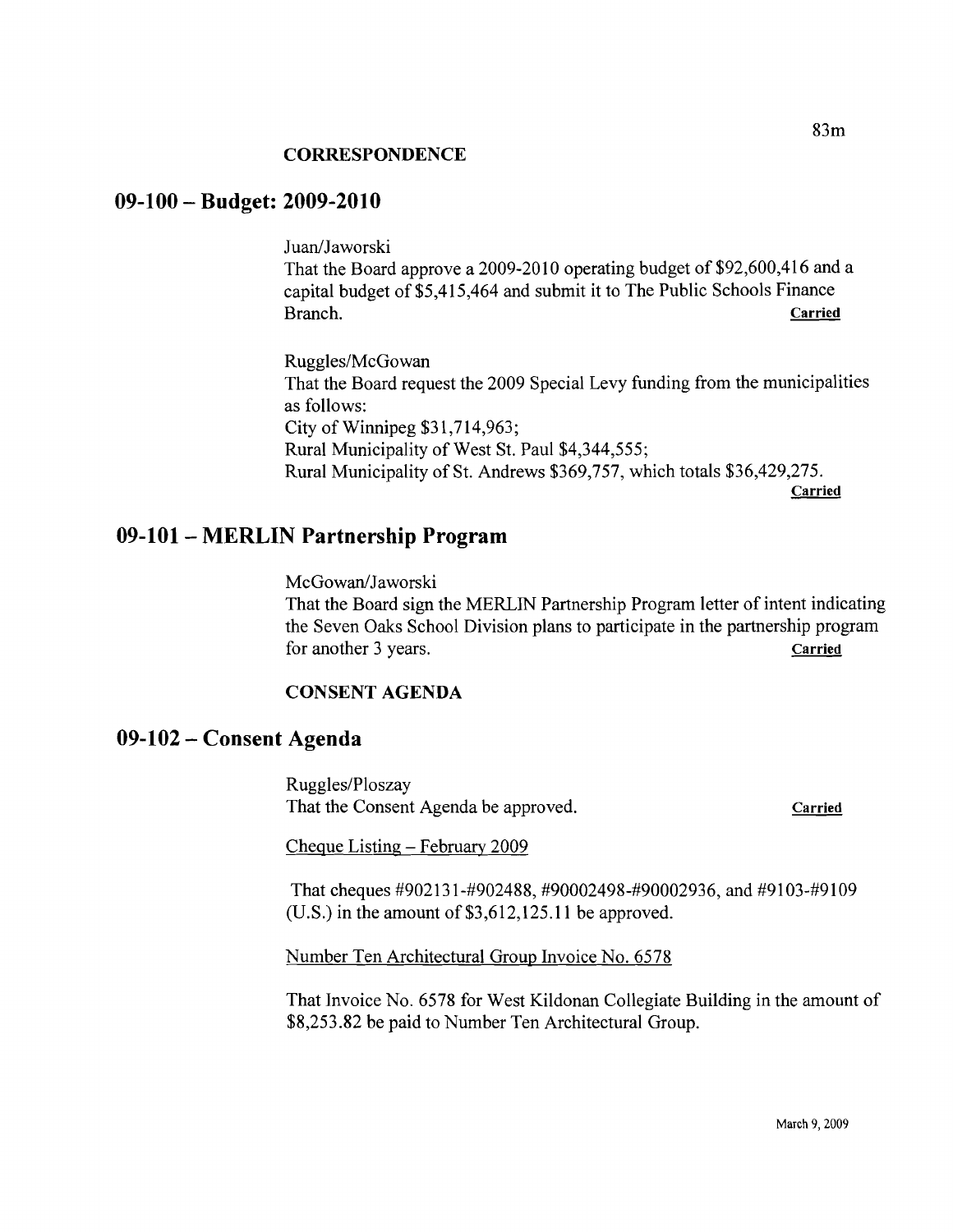### **CONSENT AGENDA**

### Number Ten Architectural Group Invoice No. 6587

That Invoice No. 6587 for Garden City Collegiate - Link in the amount of \$4,947.60 be paid to Number Ten Architectural Group.

### Number Ten Architectural Group Invoice No. 6590

That Invoice No. 6590 for Edmund Partridge Grooming Room in the amount of \$5,424.37 be paid to Number Ten Architectural Group.

### Number Ten Architectural Group Invoice No. 6596

That Invoice No. 6596 for Garden City Collegiate West Grooming Room and Elevator in the amount of \$803.25 be paid to Number Ten Architectural Group.

### Number Ten Architectural Group Invoice No. 6597

That Invoice No. 6597 for Riverbend School Portables in the amount of \$1,223.62 be paid to Number Ten Architectural Group.

### Number Ten Architectural Group Invoice No. 6599

That Invoice No. 6599 for Arthur E. Wright School Portables in the amount of \$160.65 be paid to Number Ten Architectural Group.

### Brunger Industries Ltd. Invoice No. 002

That Invoice No. 002 for the relocation of the Centennial Portable to Leila North School in the amount of \$10,605.00 be paid to Brunger Industries.

### Westland Construction Ltd. Certificate of Payment No. 6

That Certificate of Payment No. 6 for the Garden City Link & Renovations in the amount of \$615,209.04 be paid to Westland Construction Ltd.

### Statutory Holdback on Westland Construction Certificate of Payment No.6

That 7-1/2% Statutory Holdback in the amount of \$47,506.49 in relation to the Garden City Link & Renovations be paid to the Seven Oaks School Division/Westland Construction account.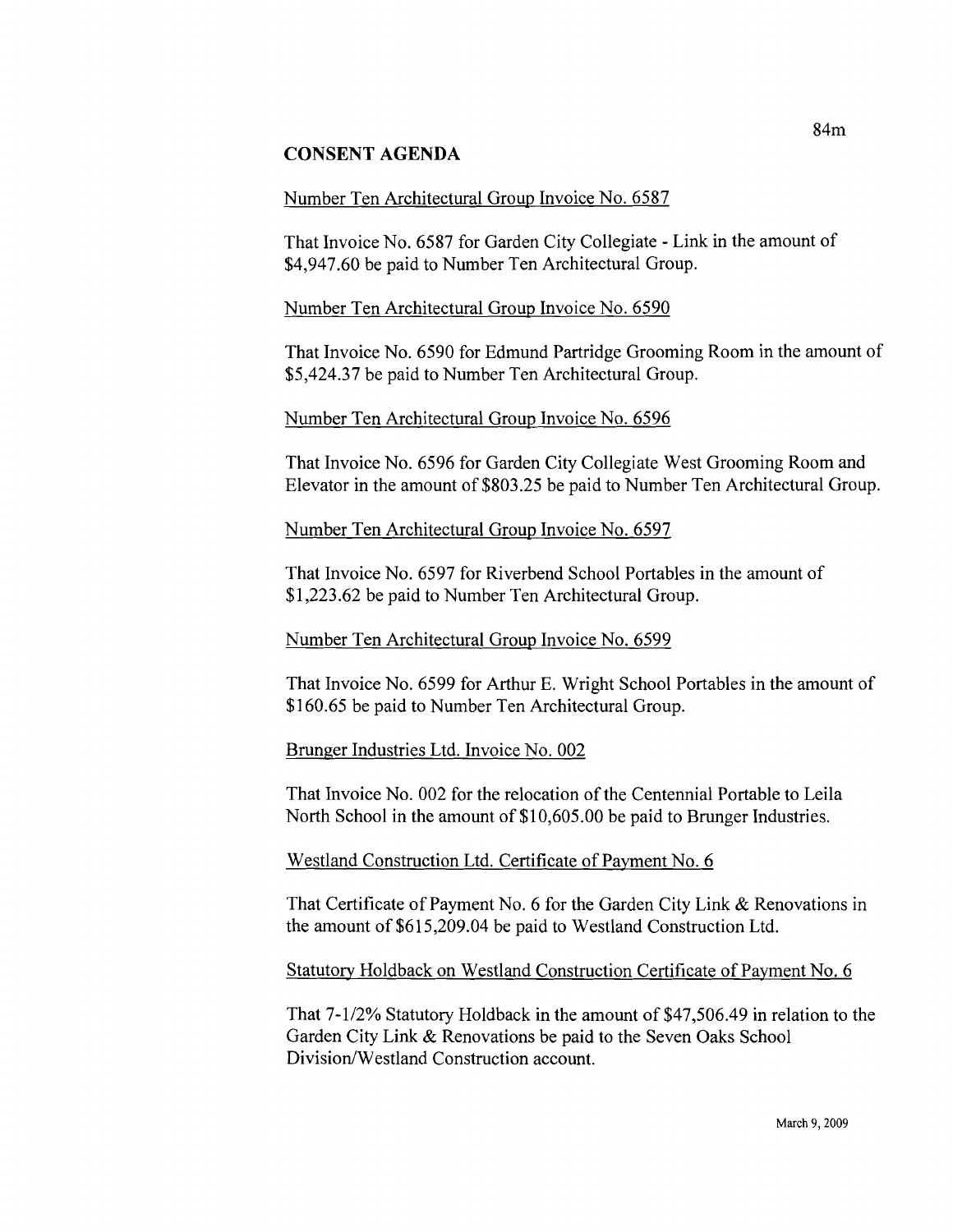### CONSENT AGENDA

### Release of Statutory Holdback to Bockstael Construction Ltd.

That the 7-1/2% Statutory Holdback in the amount of \$43,929.36 plus accrued interest in relation to the construction of the new West Kildonan Collegiate be paid to Bockstael Construction (1979) Ltd. from the Seven Oaks School Division / Bockstael Construction Ltd. Trust Account, subject to the approval of the Board's solicitor.

### GST on Release of Holdback - Bockstael Construction Ltd.

That GST on the release of the 7-1/2% Statutory Holdback in relation to the construction of the new West Kildonan Collegiate be paid to Bockstael Construction Ltd.

### **COMMITTEE REPORTS**

## **09-103 - Policy DJEE - Purchasing Procedures**

Ploszay/Juan That revised Policy DJEE Purchasing Procedures be approved for inclusion in the Policy Manual. Carried

# **09-104 - Policy GABE - Dangerous Work Refusal Procedure**

Juan/Jaworski That Policy GABE Dangerous Work Refusal Procedure be approved for inclusion in the Policy Manual. Carried

# **09-105 - Policy GABF - Managing Exposure to Human BloodlBody Fluid**

Jaworski/Juan That Policy GABF Managing Exposure to Human Blood/Body Fluids (Bloodbome Pathogen Precautions) be approved for inclusion in the Policy Manual. Carried and the contract of the contract of the contract of the contract of the contract of the contract of  $\mathbf{C}$  arried

# **09-106 - Policy GABG - Working Alone Policy**

Juan/Ploszay That Policy GABG Working Alone Policy be approved for inclusion in the Policy Manual. Carried Carried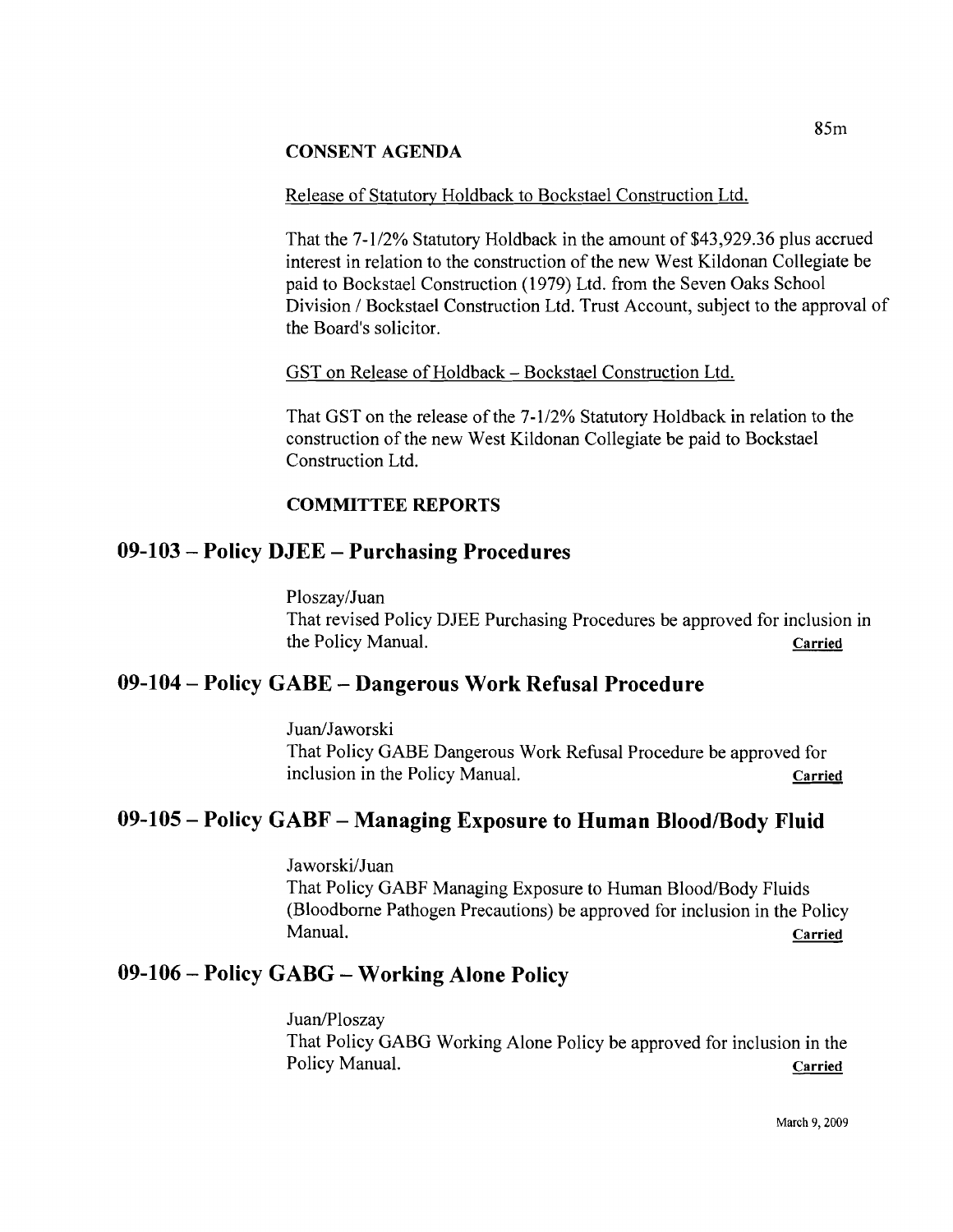### **COMMITTEE REPORTS**

# **09-107 - Policy GABH - Contractor Safety Requirements**

Jaworski/Ploszay That Policy GABH Contractor Safety Requirements be approved for inclusion in the Policy Manual. Carried

# **09-108 - Policy GABI - Safe Use** of Hand **and Power Tools**

Ploszay/Jaworski That Policy GABI Safe Use of Hand and Power Tools be approved for inclusion in the Policy Manual. Carried

# **09-109 - Policy GABJ - Guide to Investigating Workplace Incidents**

### Ploszay/Juan

That Policy GABJ Guide to Investigating Workplace Incidents be approved for inclusion in the Policy Manual. Carried

### CONFERENCE REPORTS

• Scott Shier, Vice-Principal, West Kildonan Collegiate: Met School Visitation Report, Providence Rhode Island, January 12 to 13,2009.

### **OTHER REPORTS**

• Trustee Fogg, Trustee McGowan and Superintendent O'Leary reported on the MHSAA Trustee Summit, Thursday, February 12,2009, Canad Inn Garden City.

### **CORRESPONDENCE**

- George Buri, Chairperson, Brandon School Division Board of Trustees: Endorse the nomination of Trustee Ramona Coey as Director - Region #1.
- MAST Executive Highlights: February 2, 2009.
- CSBA InfoPicks: February 6, 2009 and February 13, 2009.
- MAST: CSBA Congress 2009 Registration Site Now Live.
- G.F. Barnes, Secretary-Treasurer, Brandon School Division: Letter of support for the Joint Statement on Physical Punishment.
- • MAST Salary Bulletin: St. James Assiniboia School Division and St. James Assiniboia Teachers' Association Ratified July 1,2007 to June 30, 2010.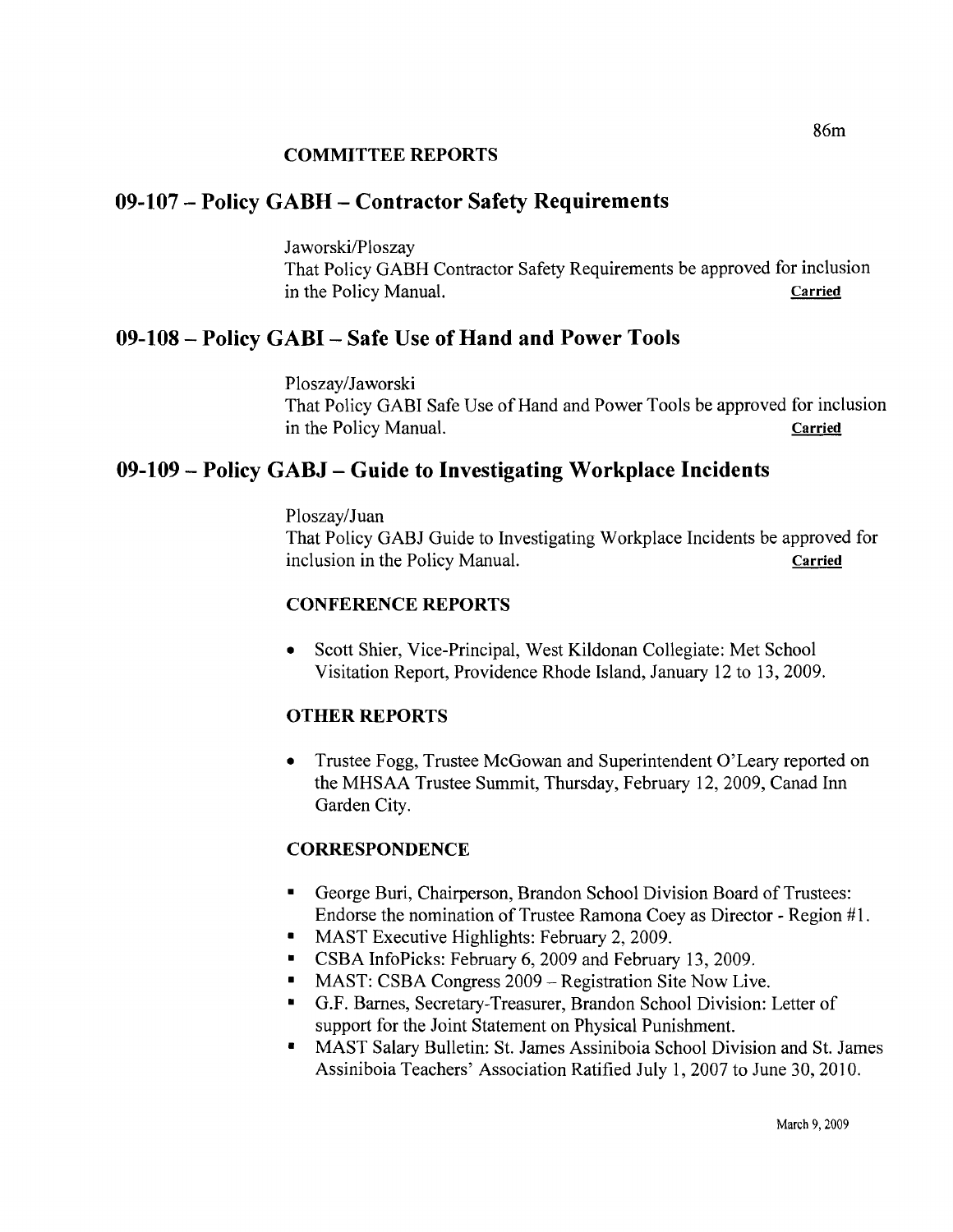- MASS Winnipeg Foundation Manitoba Arts Council: Support from Manitoba Arts Council for the Application to The Winnipeg Foundation from MASS for assistance to produce a DVD on The Value of Public Education.
- MASS Winnipeg Foundation Manitoba Chambers of Commerce: Support from Manitoba Chambers of Commerce for the Application to The Winnipeg Foundation by MASS for assistance to produce a DVD on The Value of Public Education.
- Tim Austin, City of Winnipeg Assessment and Taxation: Official Notice of Tax Requirements 2009 form to be completed and submitted by March 15, 2009.
- Peter W. Kloos, Director of Fire Prevention: Provincial Regulation regarding Fire Safety Inspections.
- MAST Resolutions and Policy Committee: 2009 Convention Resolutions.
- Gary Doer, Premier of Manitoba: I Love to Read month and rewarding all readers in Grades 2 and 3 who meet their reading goals with the Premier's Reading Recognition Certificate.
- Albert Eltassi CM, Vice-President, Islamic Social Services Association Inc.: Fundraising Celebration Dinner on April 3, 2009 to celebrate Ten Year Milestone in Canada.
- Premier Award for School Board Innovation: Nomination of Students Working Against Tobacco (SWAT) program, West Kildonan Collegiate, submitted by the Seven Oaks School Division Board of Trustees.
- Met School: Information related to the new Met School at Garden City Collegiate.
- Middle Years Summer Camp: Proposal for new camp.
- Transporting Students: Information and guidelines relating to transporting students in private vehicles in Seven Oaks.
- Public Schools Finance Board-Seven Oaks Middle School Ventilation System Upgrade-Phase 1: Authorization from Manitoba Public Schools Finance Board to proceed to tender Phase 1 of the ventilation system upgrade project at Seven Oaks Middle School.
- MAST 2009 Safety and Security Conference: Safety and Security Conference, April 21 and 22, 2009, Winnipeg.
- Manitoba Public Schools Finance Board-Annual Report.
- MAST Pension Trustees Meetings: Minutes.
- MAST Salary Bulletin: Pembina Trails School Division and Pembina Trails Teachers' Association Ratified Agreement, July 1,2007 to June 20,2010.
- MAST MUST Fund Support: MUST Fund Committee approval regarding Paraprofessional Suspension/Termination (MF2009-08).
- MAST Annual Report 2007-2008.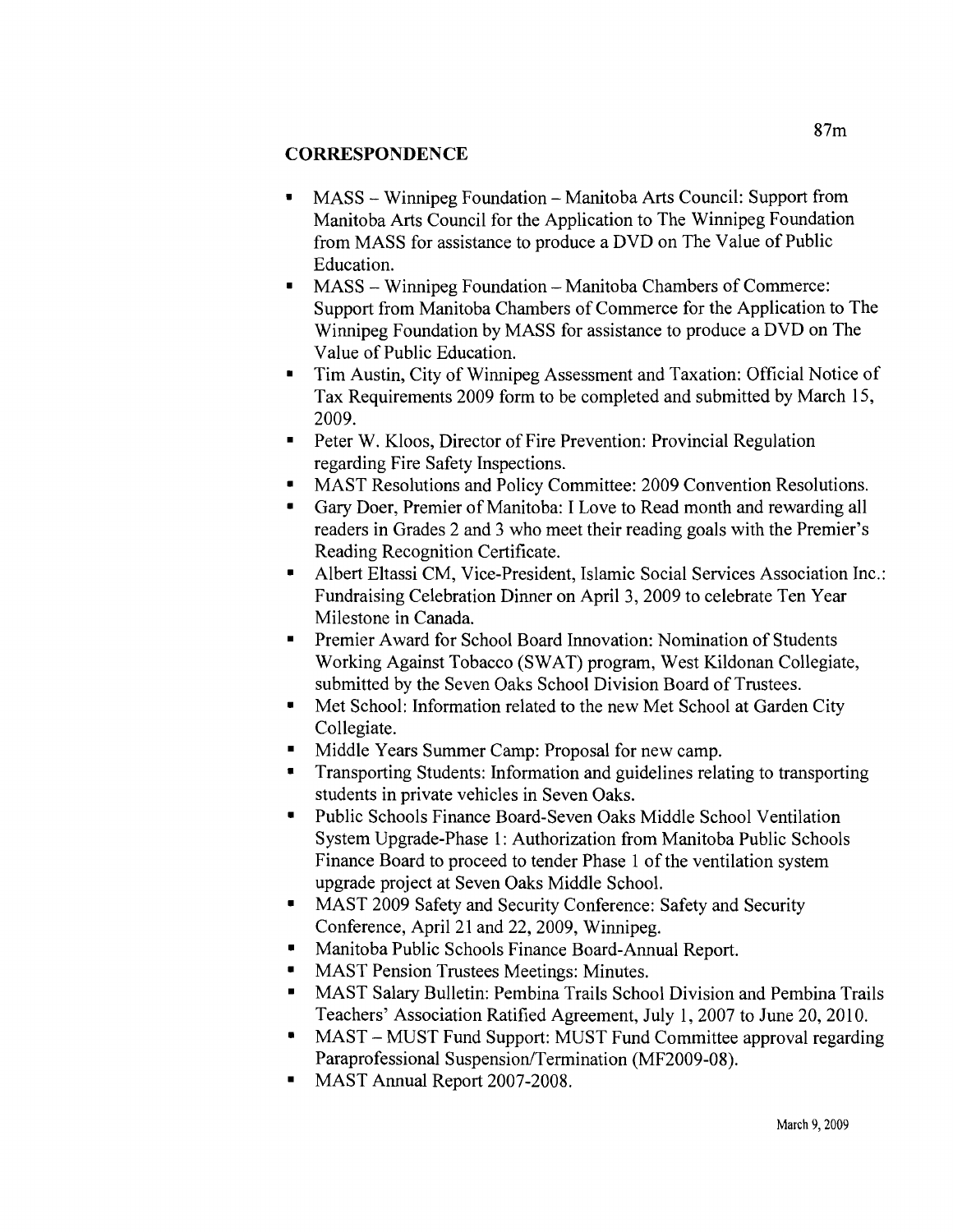- Thank You Correspondence received from A.E. Wright Community School for having the opportunity to present their new Cultural Centre to the Board.
- Thank You Correspondence from Jane Romio, Vice-Principal, Maples Collegiate for the opportunity of students from Maples Collegiate to attend the 3rd Annual Aboriginal Education Awards.

## **ANNOUNCEMENTS**

- Informal Board Meeting Monday, March 16, 2009 6:00 p.m.
- MAST AGM, March 19 & 20, 2009
- Regular Board Meeting Monday, April 13,  $2009 6:00$  p.m.
- Information Board Meeting Monday, April 20, 2009 6:00 p.m.
- Regular Board Meeting Monday, April  $27, 2009 6:00$  p.m.
- Policy Committee Meeting Thursday, April 30,  $2009 10:00$  a.m.
- Informal Board Meeting Monday, May 4,  $2009 6:00$  p.m.
- Regular Board Meeting Tuesday, May  $12,2009 6:00$  p.m.
- Coaches Appreciation Night Wednesday, June 3, 2009 Canad Inn Garden City  $-5:30$  p.m.

## **09-110 - Moved to Committee of the Whole at 9:09** p.m,

Ruggles/Juan That Board here returned to the Committee of the Whole at 9:09 p.m.

## SUPERINTENDENTS' REPORT

The following matters were received as information:

- Constructivism Education.
- PAWS Program.

Trustee McGowan here left the meeting at 9:33 p.m.

- Workplace Health and Safety Issue.
- Negotiating Committees.